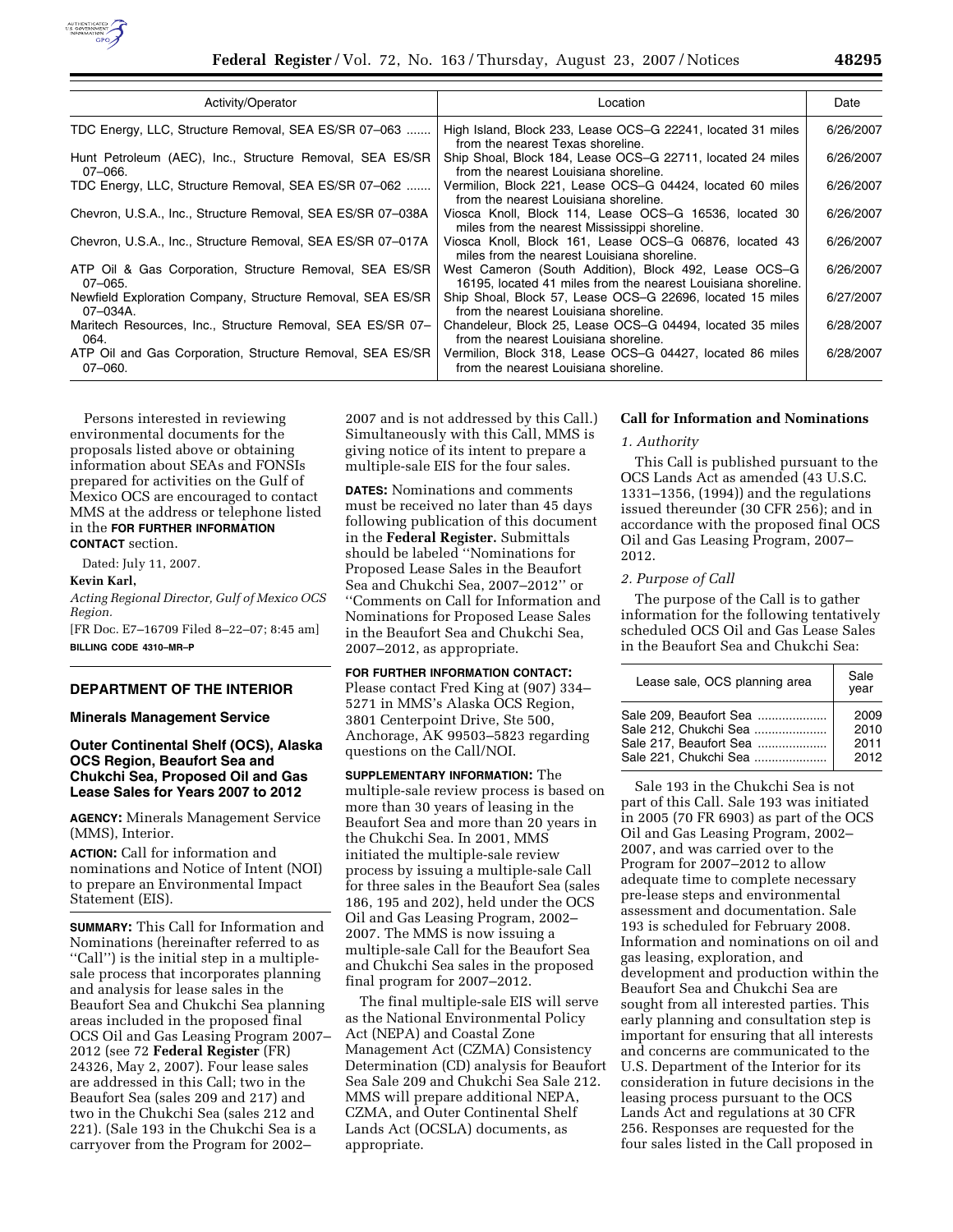the Beaufort Sea and Chukchi Sea planning areas between 2007 and 2012. This Call/NOI is being issued in accordance with the proposed final OCS Oil and Gas Leasing Program, 2007– 2012, published on May 2, 2007 (72 FR 24326).

This Call also does not indicate a preliminary decision to lease in the areas described below. Final decision and delineation of each area for possible leasing will be made at a later date and in compliance with applicable laws including all requirements of NEPA and OCSLA using established departmental procedures.

## *3. Description of Area*

The area that is the subject of this Call is located offshore the State of Alaska in the Beaufort Sea and Chukchi Sea planning areas. The ''program area'' is that subarea of the larger planning areas that may be offered in the OCS Oil and Gas Leasing Program, 2007–2012. The Beaufort Sea program area extends offshore from about 3 nautical miles to approximately 205 statute miles, in water depths from approximately 25 feet to 3,000 feet. This area consists of approximately 6,045 whole and partial blocks (about 33 million acres). The Chukchi Sea program area extends offshore from 25 to approximately 275 statute miles, in water depths from approximately 60 to 660 feet (up to 3,000 feet in a portion of the program area). This area consists of 7,324 whole or partial blocks (about 40 million acres). A page size map of each area accompanies this Call. A large scale Call map showing the boundaries of the area on a block-by-block basis is available without charge from the Records Manager at the address given below, or by telephone request at 1–800–764– 2627. Copies of Official Protraction Diagrams (OPDs) are also available for \$2 each from Alaska OCS Region, Minerals Management Service, 3801 Centerpoint Drive, Ste. 500, Anchorage, Alaska 99503–5823, *http:// www.mms.gov/alaska.* 

#### *4. Instructions on Call*

Nominations and information must be received no later than 45 days following publication of this Call in the **Federal Register**. Submittals should indicate ''Nominations for Proposed Lease Sales in the Beaufort and Chukchi Sea, 2007– 2012'' or ''Comments on the Call for Information for Proposed Lease Sales in Beaufort and Chukchi Seas, 2007–2012'' as appropriate. Nominations and comments may be submitted by any one the following methods:

• Mail or hand-deliver comments to the Regional Supervisor, Leasing and

Environment, Alaska OCS Region, Minerals Management Service, 3801 Centerpoint Drive, Ste. 500, Anchorage, Alaska 99503–5823.

• Submit comments by Internet through MMS Public Connect at *https://ocsconnect.mms.gov/ pcs-public/*.

• Fax comments to the Regional Supervisor, Leasing and Environment, Alaska OCS Region, Minerals Management Service at (907) 334–5242.

• E-mail comments to *arcticmultisale@mms.gov.* 

Please submit e-mail or Internet comments as an ASCII file, avoiding the use of special characters and any form of encryption. Please also include your name and return address in your e-mail or Internet message. If you do not receive a confirmation from the system that we have received your e-mail or Internet message, contact us directly at 1–800–764–2627.

The Call for Information Map delineates the Call area, all of which has been identified by MMS as having potential for the discovery of accumulations of oil and gas. Respondents are requested to indicate nominations and comment on any or all of the Federal acreage within the boundaries of the Call area that they wish to have included in each of the proposed sales in the Beaufort Sea and Chukchi Sea. Although individual nominations are considered to be privileged and proprietary information, the names of persons or entities indicating interest or submitting comments will be of public record.

Nominations must be submitted using the large-scale Call for Information Map by outlining the areas of interest along block lines. Respondents should rank areas in which they have nominated according to priority of interest; for example, priority 1 (high), or 2 (medium). Blocks nominated that do not indicate priorities will be considered priority 3 (low). Respondents must be specific in indicating blocks by priority and be prepared to discuss their range of interest and activity regarding the nominated area(s). The telephone number and name of a person to contact in the nominator's organization for additional information should be included in the response. The Alaska OCS Regional Office will contact this person to set up a mutually agreeable time and place for a meeting to more fully review the company's nominations. Respondents may also submit a detailed list of blocks nominated by Official Protraction Diagram and Leasing Map designations to ensure correct interpretation of their nominations. Official Protraction

Diagrams and Leasing Maps can be purchased from the Records Manager referred to above.

Companies and individuals responding this Call are advised of a dispute between the United States and Canada regarding Beaufort Sea Planning Area blocks in OPD's NR07–06, NR07– 04, NS07–02, and NS07–08. (See Map Attachment 4.) While these blocks are part of the 2007 to 2012 5-Year Program Area to be considered and evaluated in the NEPA process, resolution of the claims dispute may affect the timing, terms of conditions, and potentially the issuance of leases in these four OPD's.

Comments are sought from all interested parties about particular geological (including natural hazard areas), environmental, biological, archaeological, and socioeconomic conditions or conflicts, or other information that might bear upon the potential leasing and development of particular areas. Comments are also sought on possible conflicts between future OCS oil and gas activities that may result from the proposed sales and the standards of the Alaska Coastal Management Program (ACMP) and the enforceable policies of an approved local district coastal management plan. If possible, these comments should identify specific Coastal Management Program (CMP) policies of concern, the nature of the conflict foreseen, and steps that MMS could take to avoid or mitigate the potential conflict. Comments may be in terms of broad areas or restricted to particular blocks or areas of concern. Those submitting comments are requested to list block numbers or outline the subject area on the standard Call for Information Map.

Our practice is to make comments, including names and addresses of respondents, available for public review during regular business hours. Individual respondents may request that we withhold their address from the rulemaking record, which we will honor to the extent allowable by law. There also may be circumstances in which we would withhold a respondent's identity, as allowable by law. If you wish us to withhold your name or address, you must state this prominently at the beginning of your comment. However, we will not consider anonymous comments. We will make all submissions from organizations or businesses, and from individuals identifying themselves as representatives or officials of organizations or businesses, available for public inspection in their entirety.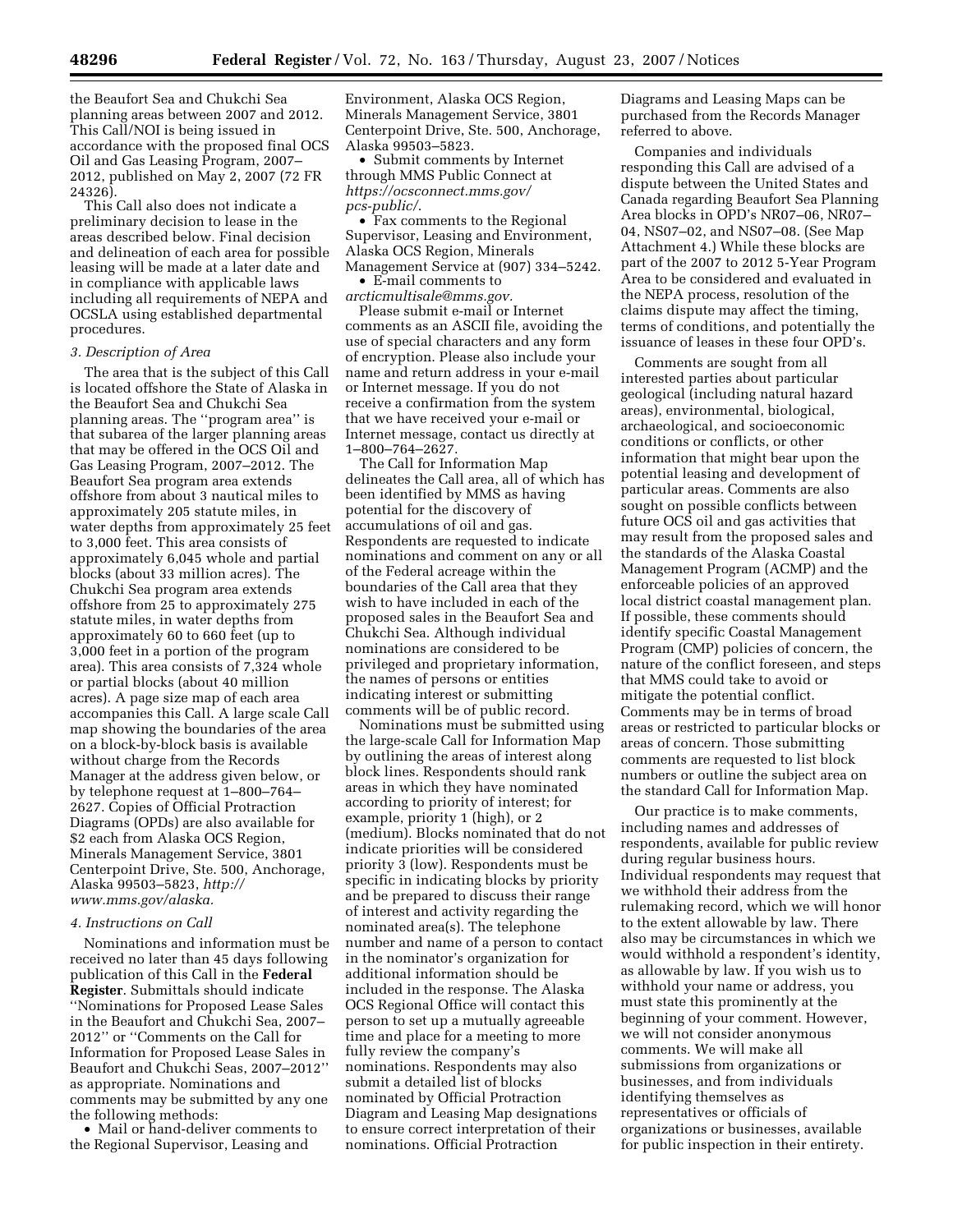# *5. Use of Information from Call*

Information submitted in response to this Call will be used for several purposes. Responses will be used to:

• Help identify areas of potential oil and gas development;

• Identify environmental effects and potential use conflicts;

• Assist in the scoping process for the EIS;

• Develop possible alternatives to the proposed action;

• Develop lease terms and conditions/mitigating measures;

• Identify potential conflicts between oil and gas activities and the ACMP.

## *6. Existing Information*

The MMS has acquired a substantial amount of information, including that gained through the use of traditional knowledge, on the issues and concerns related to oil and gas leasing in the Beaufort Sea and Chukchi Sea.

An extensive environmental, social, and economic studies program has been underway in both areas since 1975. The emphasis has been on geologic mapping, environmental characterization of biologically sensitive habitats, endangered whales and marine mammals, physical oceanography, ocean-circulation modeling, and ecological and socio-cultural effects of oil and gas activities.

Information on the studies program, completed studies, and a program status report for continuing studies in the Beaufort Sea and Chukchi Sea may be obtained from the Chief, Environmental Studies Section, Alaska OCS Region, by telephone request at (907) 334–5281 or by written request at the address stated under Description of Area. A request may also be made via the Alaska Region Web site at *http://www.mms.gov/alaska/ ref/pubindex/pubsindex.htm.* 

#### *7. Tentative Schedule*

The following is a list of tentative milestone dates applicable to sales covered by this Call:

#### **Multiple-sale EIS process milestones for proposed Beaufort Sea Sales 209 and 217 and Chukchi Sea Sales 212 and 221**

|                     | August 2007.    |
|---------------------|-----------------|
|                     | September 2007. |
|                     | November 2007   |
| Draft FIS available | July 2008.      |
|                     | August 2008.    |
| Final FIS available | March 2009      |

### **Consistency Determination, Proposed Notice of Sale, Section 19 Consultation, and Notice of Sale for Beaufort Sea Sale 209**

#### **Consistency Determination, Proposed Notice of Sale, Section 19 Consultation, and Notice of Sale for Chukchi Sea Sale 212**

|                         | July 2009.     |
|-------------------------|----------------|
| Governor's Comments due | October 2009   |
|                         | February 2010. |
| Sale held               | March 2010.    |

#### **Multiple-sale NEPA process milestones for proposed Beaufort Sea Sale 217 and Chukchi Sea Sale 221**

The Multiple-sale Supplemental EIS or Environmental Assessment for Sales 217 and 221 will commence about 21 months (Spring 2010) before Sale 217. If a Supplemental EIS is prepared, public hearings will occur approximately a year prior to Sale 217. The Final Supplemental EIS or EA will be completed and distributed to the public approximately 8 months prior to Sale 217.

#### **Consistency Determination, Proposed Notice of Sale, Section 19 Consultation, and Notice of Sale for Beaufort Sea Sale 217**

| Governor's Comments due<br>Sale 217 held | Spring 2011.<br>Spring/Summer 2011.<br>Fall 2011<br>Fall/Winter 2011 |
|------------------------------------------|----------------------------------------------------------------------|
|------------------------------------------|----------------------------------------------------------------------|

### **Consistency Determination, Proposed Notice of Sale, Section 19 Consultation, and Notice of Sale for Chukchi Sea Sale 221**

| Fall 2011. | Summer 2011.<br>Winter 2011/2012<br>Spring 2012. |
|------------|--------------------------------------------------|
|------------|--------------------------------------------------|

# **Notice of Intent To Prepare an Environmental Impact Statement**

# *1. Authority*

The NOI is published pursuant to the regulations (40 CFR 1501.7) implementing the provisions of the National Environmental Policy Act

(NEPA) of 1969 as amended (42 U.S.C. 4321 *et seq.* (1988)) (NEPA).

# *2. Purpose of Notice of Intent*

Pursuant to the regulations (40 CFR 1501.7) implementing the procedural provisions of the NEPA of 1969 (42 U.S.C. 4321 *et seq.*), MMS is announcing its intent to prepare a

multiple-sale EIS on four tentatively scheduled oil and gas lease sales; two in the Beaufort Sea OCS Planning Area (sales 209 and 217) and two in the Chukchi Sea OCS Planning Area (sales 212 and 221). (Sale 193 in the Chukchi Sea is a carryover from the 5-Year Program for 2002–2007 and is not the subject of the NOI.) The EIS analysis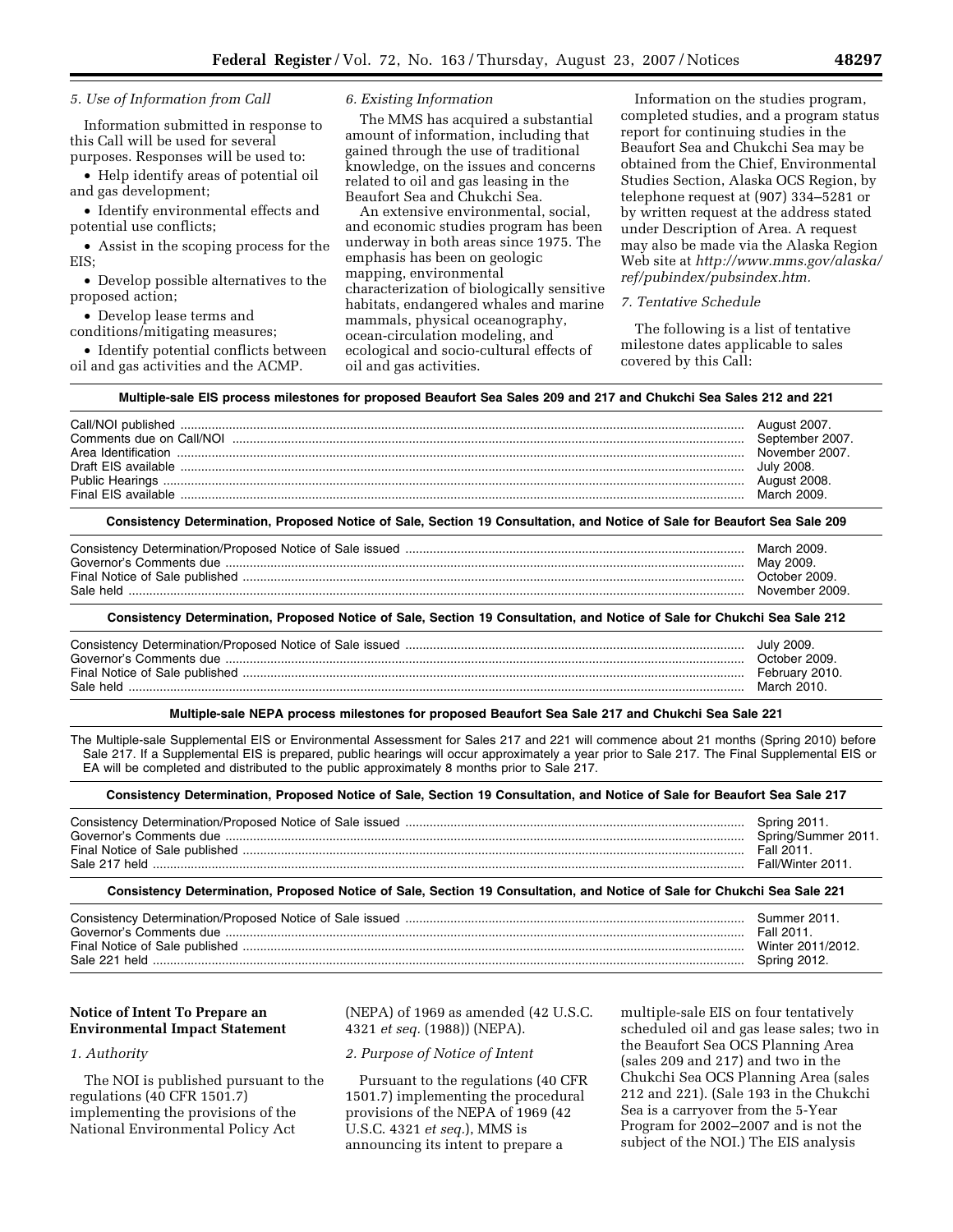will focus on the potential environmental effects of four sales and the exploration and development and production that could result. Alternatives to the proposals which may be considered for each individual sale are to delay the sale, modify the sale, or cancel the sale. These and any additional alternatives developed through the scoping process would be considered in the sale-specific decision process. This Notice of Intent also serves to announce the initiation of the scoping process for this EIS. Throughout the scoping process, Federal, State, Tribal, and local governments and other interested parties aid MMS in determining the alternatives, issues, and mitigation measures to be analyzed in the EIS and the possible need for additional information.

The multiple-sale EIS will serve as the NEPA document for Beaufort Sea Sale 209 and Chukchi Sea Sale 212. Prior to Sales 217 (Beaufort Sea) and 221 (Chukchi Sea) MMS will gather and review the new environmental information applicable to the Beaufort Sea and Chukchi Sea Planning Areas. The MMS will summarize and assess potential effects based on this information, including any new concerns and issues, in either a Supplemental EIS or an Environmental Assessment, as appropriate. This NEPA document will be available to the public for their review prior to the issuance of the Proposed Notice of Sale.

The Department of the Interior invites other Federal, State, Tribal, and local governments to consider becoming cooperating agencies in the preparation of the EIS. We invite qualified government entities to inquire about cooperating agency status for this lease sale EIS. Per guidelines from the Council of Environmental Quality (CEQ), qualified agencies and governments are those with ''jurisdiction by law or special expertise.'' Potential cooperating agencies should consider their authority and capacity to assume the responsibilities of a cooperating agency and to remember that their role in the environmental analysis neither enlarges nor diminishes the final decision

making authority of any other agency involved in the NEPA process. Upon request, MMS will provide potential cooperating agencies with a written summary of ground rules for cooperating agencies including time schedules and critical action dates, milestones, responsibilities, scope and detail of cooperating agencies' contributions, and availability of predecisional information. MMS anticipates this summary will form the basis for a Memorandum of Understanding between the MMS and each cooperating agency. You should also consider the ''Factors for Determining Cooperating Agency Status'' in Attachment 1 to CEQ's January 30, 2002, Memorandum for the Heads of Federal Agencies on Cooperating Agencies in Implementing the Procedural Requirements of The National Environmental Policy Act. A copy of this document is available at: *http://ceq.eh.doe.gov/nepa/regs/ cooperating/* 

*cooperatingagenciesmemorandum.html*  and *http://ceq.eh.doe.gov/nepa/regs/ cooperating/* 

*cooperatingagencymemofactors.html.*  The MMS, as the lead agency, will not be providing financial assistance to cooperating agencies. Even if you are not a cooperating agency, you will continue to have opportunities to provide information and comments to MMS during the normal public input phases of the NEPA/EIS process. MMS will also consult with Tribal governments on a Government-to-Government basis. If you would like further information about cooperating agencies, please contact Dr. Cleve Cowles, Regional Supervisor, Leasing and Environment, at the address noted above or by phone at (907) 334–5230.

#### *3. New NEPA Procedure*

As described above, the multiple-sale EIS will encompass the Beaufort Sea OCS Planning Area and the Chukchi Sea OCS Planning Area. The preparation of a multiple-sale, multiple-planning area EIS is a new approach for the MMS Alaska OCS Region, although it has been used for sales in the Gulf of Mexico Region. Federal offshore leasing in the Beaufort Sea began in 1978 and

in the Chukchi Sea in 1988 with the potential effects of ten out of the thirteen sales analyzed by an individual EIS. Starting with the Program for 2002 to 2007, the Alaska OCS Region prepared a multiple-sale EIS for the three sales held in the Beaufort Sea OCS Planning Area. For the proposed final Program for 2007 to 2012, we extend this approach by preparing a multiplesale, multiple-planning area EIS.

This approach will provide several benefits. It will thoroughly describe the effects of individual proposed actions (the four lease sales) and cumulative effects of reasonably-foreseeable future actions within and across the two areas. It will focus the NEPA process by making impact types and levels that change between the first and second sale in each planning area more easily recognizable. New issues will be more easily highlighted for the decisionmakers and the public. It will also eliminate the repetitive issuance of a complete EIS for each sale, a practice that has resulted in ''review burnout'' in Federal, State, tribal, and local governments, and the public.

# *4. Instructions on Notice of Intent*

Federal, State, tribal, and local governments and other interested parties are requested to send their written comments on the scope of the EIS, including the alternatives, issues, and mitigation measures that should be addressed in the EIS, to the Regional Supervisor, Leasing and Environment, Alaska OCS Region, at the address stated under Instructions on Call above. Comments should be enclosed in an envelope labeled ''Comments on the Notice of Intent to Prepare an EIS on Proposed Chukchi and Beaufort Sea Lease Sales included in the Program, 2007–2012.'' Comments are due no later than 45 days from publication of this Notice. Scoping meetings will be held in appropriate locations to obtain additional comments and information regarding the scope of this EIS.

Dated: August 8, 2007.

# **Randall B. Luthi,**

*Director, Minerals Management Service.*  **BILLING CODE 4310–MR–P**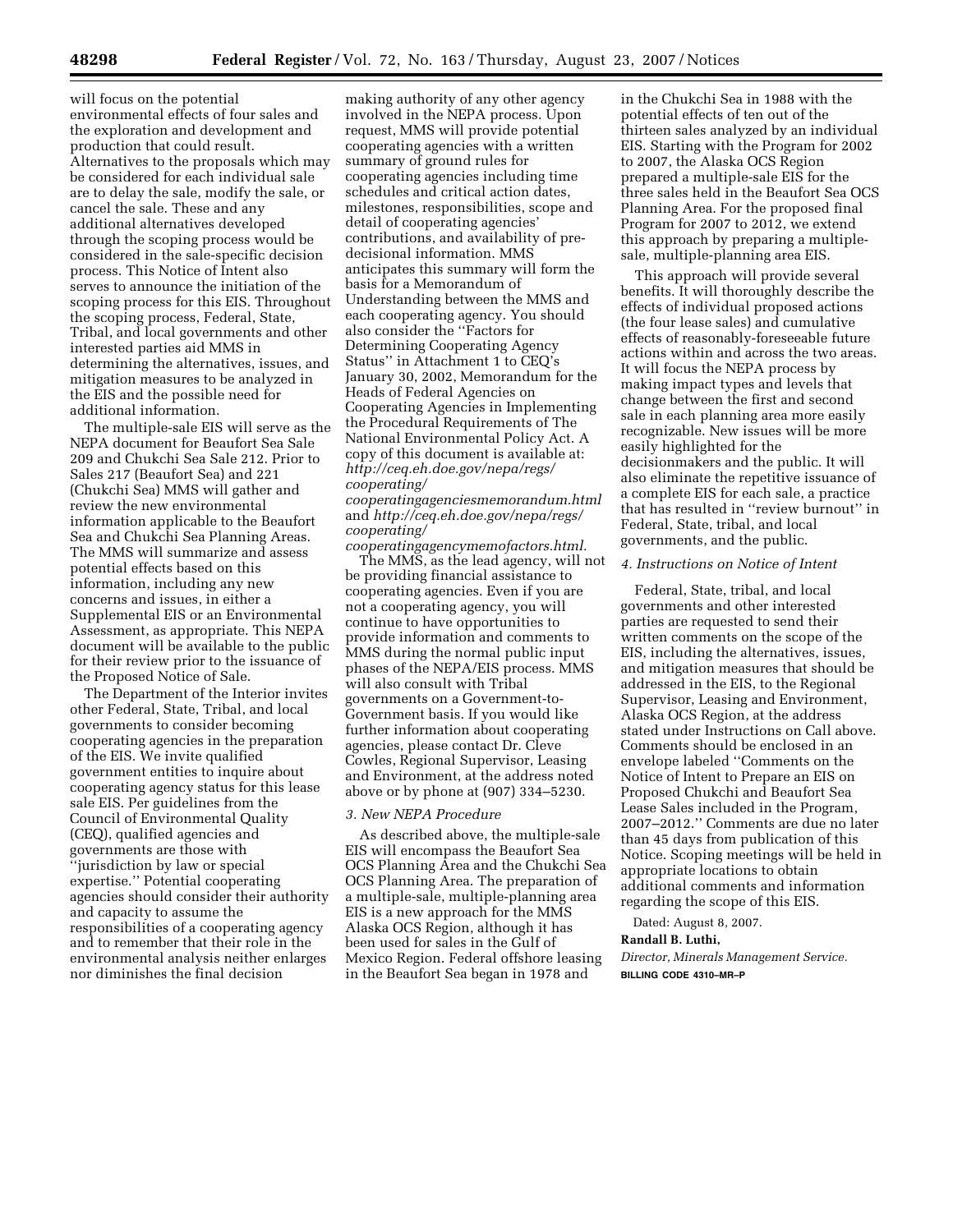